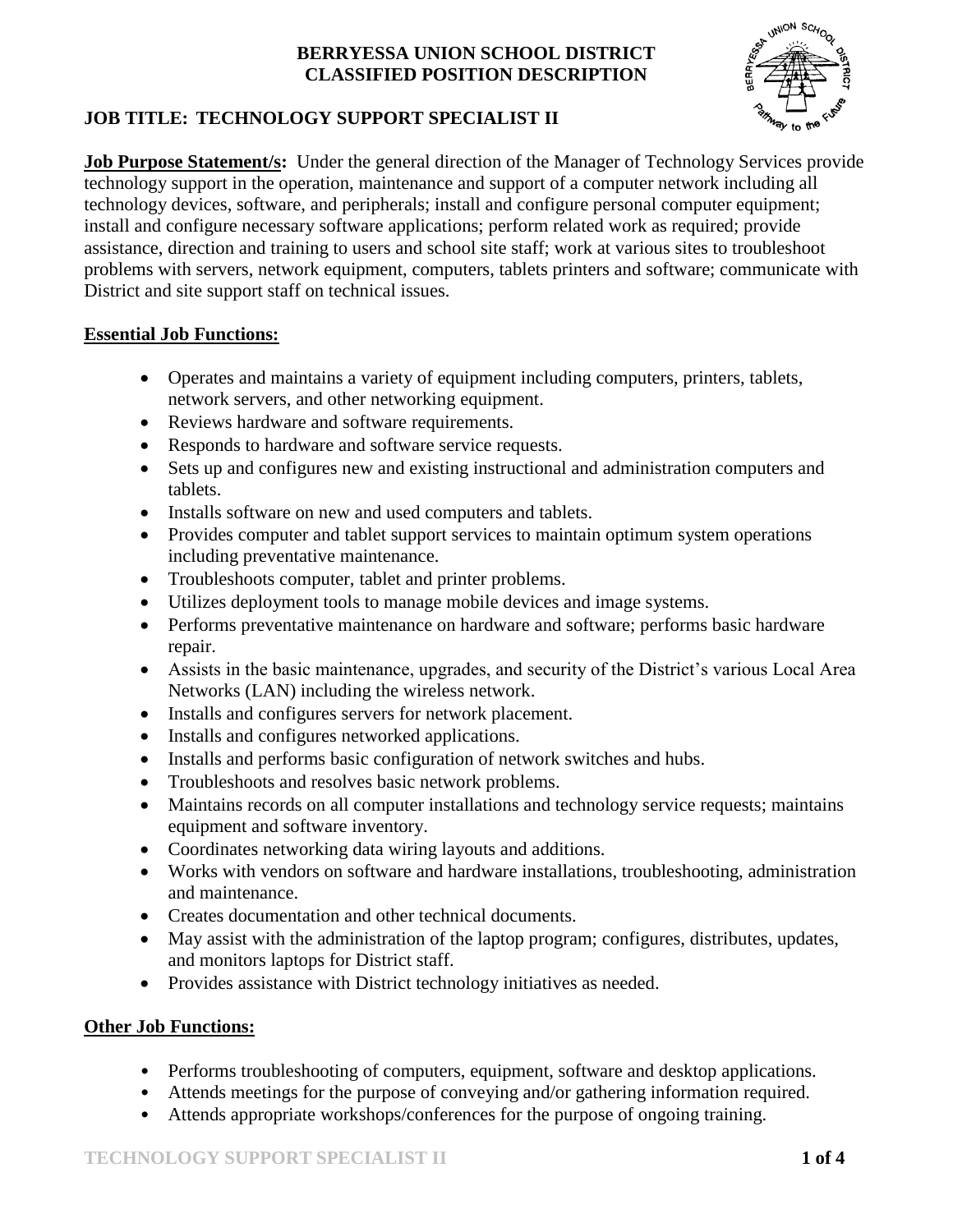

## **JOB TITLE: TECHNOLOGY SUPPORT SPECIALIST II**

• Performs other job duties as may be assigned.

#### **Job Requirements – Qualifications**

*To perform this job successfully, an individual must be able to perform each essential duty satisfactorily. The requirements listed below are representative of the knowledge, skill, and/or ability required. Reasonable accommodations may be made to enable individuals with disabilities to perform the essential functions.*

#### **Education and Experience Requirements:**

Any combination equivalent to: Completion of the twelfth grade supplemented by training and/or coursework in computer and network operations. Associates degree preferred but not required; and one year of computer related experience or any combination of experience and coursework in such areas as installation, configuration, troubleshooting, and repair of computer hardware, software and peripheral devices preferably in a networked environment. MCP/MCSE preferred but not required.

#### **Knowledge and Abilities:**

#### **KNOWLEDGE OF:**

- Methods, tools and equipment used in the installation and service of hardware and software
- Various computer and tablet operating systems and Microsoft Office suite
- Current computer network technology; basic industry-standard networking principles
- Basic understanding of networking
- Administration and support of Google Apps for Education (GAFE).
- Technical aspects of computer training and support.
- District organization, operations, policies and objectives.
- Policies and objectives of assigned program and activities.
- Record-keeping and report preparation techniques.
- Oral and written communication skills.
- Interpersonal skills using tact, patience and courtesy.
- Modern office practices, procedures and equipment.
- Proper lifting techniques.

#### **ABILITY TO:**

- Install computers, tablets, printers and other peripheral device
- Install and test software and hardware
- Assist with the maintenance and troubleshooting of network hardware and software
- Communicate effectively both orally and in writing.
- Establish and maintain cooperative and effective working relationships with others.
- Maintain records and prepare reports.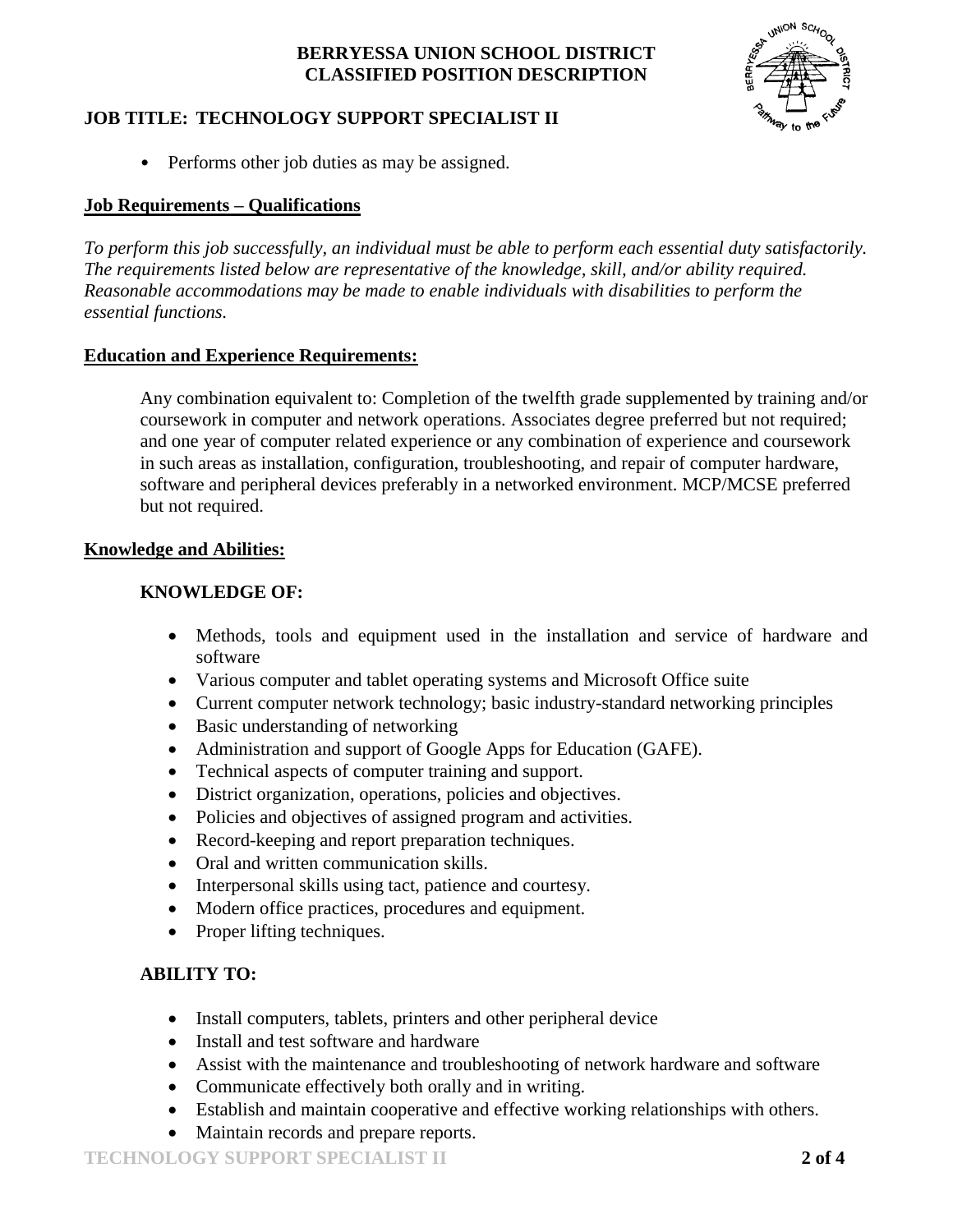

## **JOB TITLE: TECHNOLOGY SUPPORT SPECIALIST II**

- Determine appropriate action within clearly defined guidelines.
- Work independently with little direction.
- Meet schedules and time lines.
- Plan and organize work.
- Maintain current knowledge of technological advances in the field.
- Maintain consistent, punctual and regular attendance.
- Move hands and fingers to operate a computer keyboard.
- Hear and speak to exchange information.
- See to view computer monitor and read a variety of materials.
- Sit for extended periods of time.
- Bend at the waist, kneel and crouch to perform repairs.
- Use proper lifting methods.

#### **Working Conditions:**

## **ENVIRONMENT:**

*The work environment characteristics here are representative of those an employee encounters while performing the essential functions of this job. Reasonable accommodations may be made to enable individuals with disabilities to perform the essential functions.*

- Indoor
- Office environment
- Subject to driving to off-site locations to conduct work.

The noise in these environments is quiet to loud depending upon the activity in the particular part of the day.

## **PHYSICAL DEMANDS:**

*The physical demands described here are representative of those that must be met by an employee to successfully perform the essential functions of this job.* Reasonable *accommodations may be made to enable individuals with disabilities to perform the essential functions.*

 Hearing and speaking to exchange information in person and on the telephone; seeing to read, prepare, and proofread documents, perform assigned duties; sitting for extended periods of time; dexterity of hands and fingers to operate a computer keyboard and other office equipment; kneeling, bending at the waist, and reaching overhead, above the shoulders and horizontally, to retrieve and store files and supplies; lifting light objects.

#### **Licenses, Certifications, Bonding, and/or Testing Requirements:**

- Criminal Justice Fingerprint Clearance
- Valid California Driver's License
- Tuberculosis Clearance